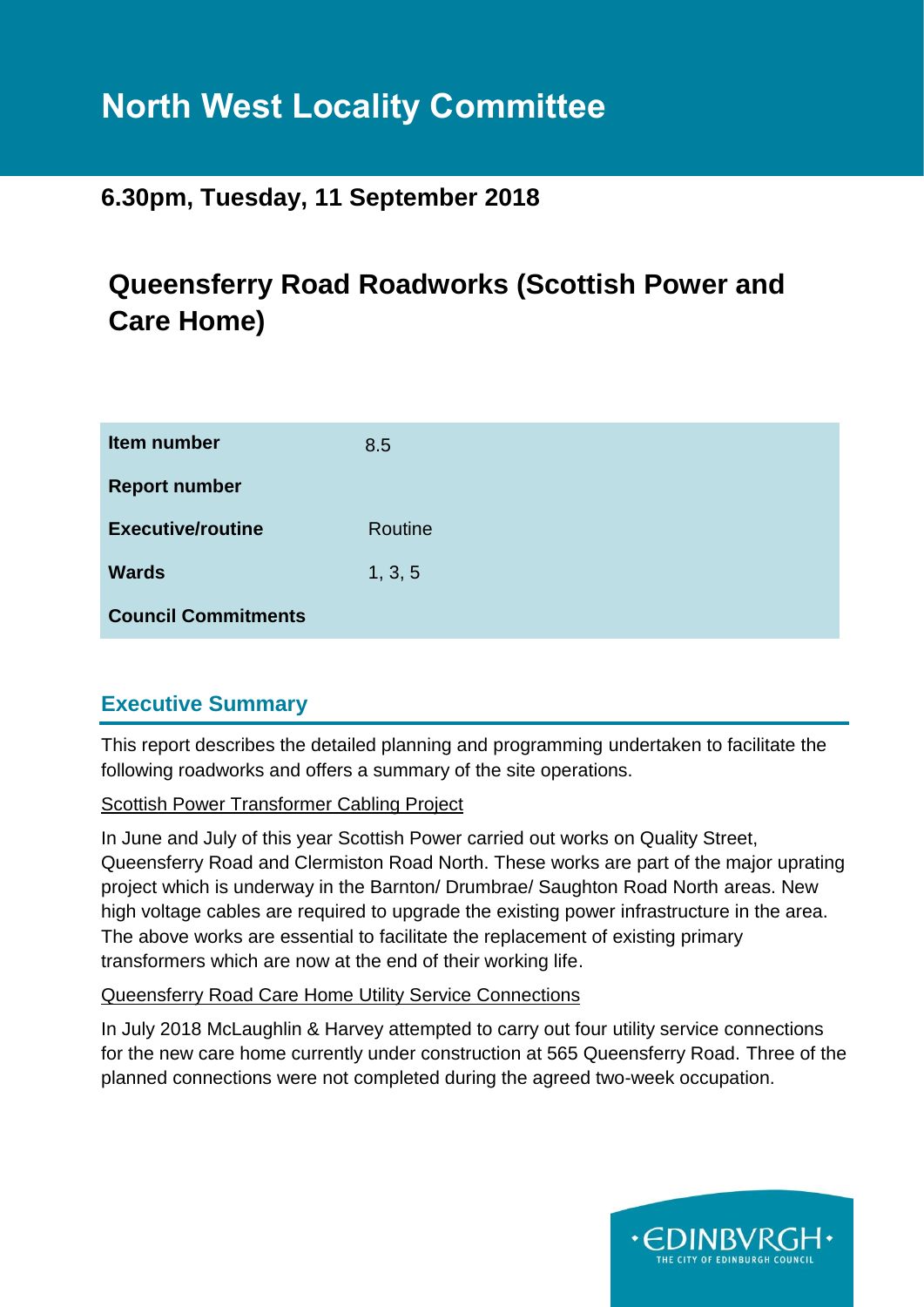# **Queensferry Road Roadworks (Scottish Power and Care Home)**

# **1. Recommendations**

- 1.1 It is recommended that the Committee:
	- 1.1.1 Notes the content of the report including the detailed planning undertaken by officers of the North West Locality team.
	- 1.1.2 Notes the works completed to date and completion works required
	- 1.1.3 Notes the detailed planning and commitments sought in advance of any further completion works

#### **2. Background**

#### **Scottish Power Transformer Cabling Project Planning:**

- 2.1 In January 2017 Scottish Power and their contractor (Clancy Docwra) approached the Council to discuss the installation of ducts on Queensferry Road as part of the strategic North Edinburgh power infrastructure project. In the course of planning and programming these works the North West Locality team had several meetings with Scottish Power, Lothian Buses, Stagecoach, and colleagues from our Transport City Wide networks team.
- 2.1 The project proposals were presented to the June 2018 City Wide Traffic Management Group Meeting. At this meeting the project was put on hold for one year due to conflicting works on the A8 corridor at Roseburn Terrace, Haymarket.
- 2.2 Scottish Power, the North West Locality team and other stakeholders met in Spring 2018 to plan and programme the works for the summer holiday period. The proposed start date was Monday 18th June 2018 with the following arrangement:
	- 2.2.1 Two teams would operate independently on Clermiston Road North and Quality Street working towards Queensferry Road.
	- 2.2.2 At the start of the School Summer holidays the Utility would then move on to Queensferry Road to complete the installation of the ducts between the two sites.
	- 2.2.3 The cable installation and completion of any remaining works would be carried out during the October Mid-term break, if required.
	- 2.2.4 Scottish Power and their contractor agreed to work long shifts (up to 12 hours) to maximise productivity during the occupation of Queensferry Road and take advantage of the light nights.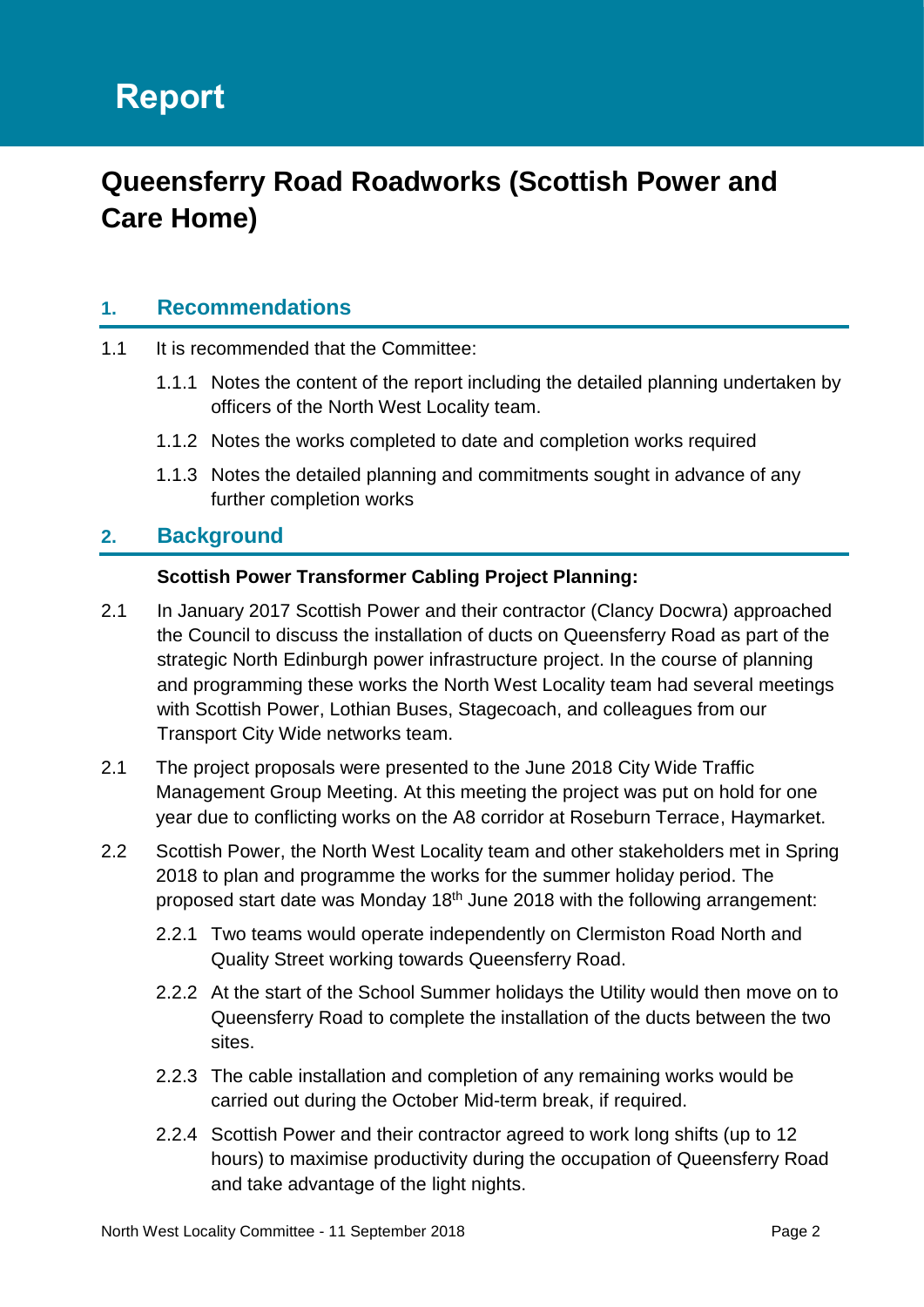- 2.2.5 Scottish Power and their contractor agreed to carry out a letter drop to residents affected by the works, issue a press release, erect advanced warning signs and contact Traffic Scotland to make use of Variable message Signs on the Trunk Road network.
- 2.2.6 This new proposal was taken to the May 2018 City Wide Traffic Management Working Group (CWTMG) meeting for approval – this was granted following a detailed discussion with Lothian Buses, Police Scotland and Transport officers.

#### **Queensferry Road Care Home – Utility Connections Project Planning**

- 2.3 In April 2018 Clancy Traffic Management (on behalf of McLaughlin & Harvey the contractor constructing the home) contacted the North West Locality team to discuss utility connections required for the new care home at 565 Queensferry Road.
- 2.4 The applicant for the occupation confirmed that a two-week lane closure would be required to make four separate utility connections (power, gas, water, telecoms).
- 2.5 During this occupation the applicant (McLaughlin & Harvey) agreed to work longer shifts to make use of the available time period and lessen the impact on commuters.
- 2.6 These proposals were also taken to the May 2018 CWTMG meeting for consideration. The group felt that by carrying out both sets of works at the same time the overall impact on the strategic route would be lessened by reducing the overall period of disruption.
- 2.7 These works were also programmed to occur during the Edinburgh and Fife School Summer holidays.
- 2.8 Alternative routes during this period were to be protected from significant or conflicting roadworks.

### **3. Main report**

#### **Scottish Power Transformer Cabling Project - Works Phase**

3.1 Scottish Power's contractor installed the necessary traffic management for the Phase 1 works on Clermiston Road North (Full closure) and Quality Street (northbound closure) on 16 & 17 June 2018 as agreed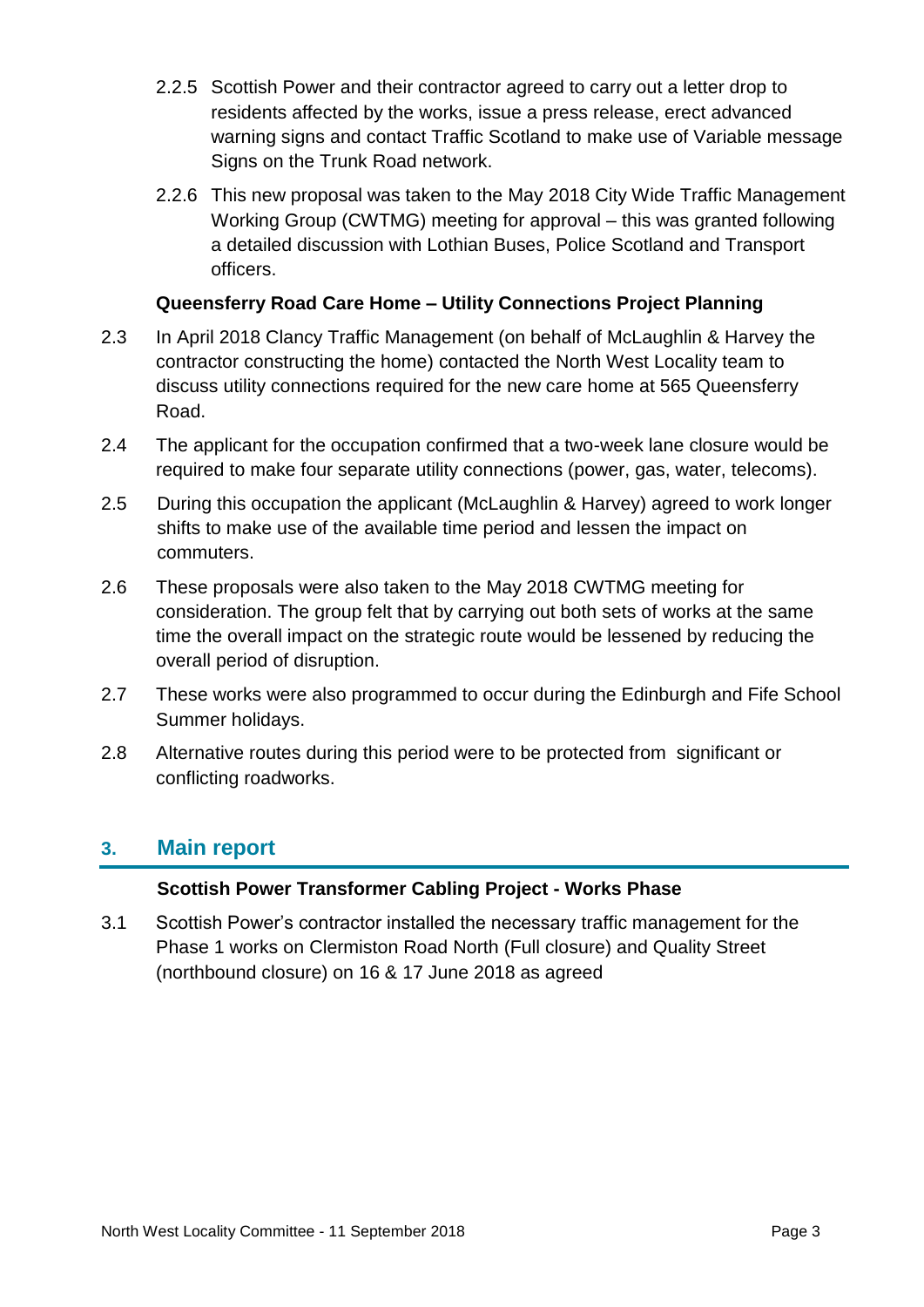- 3.2 Work began on Monday 18 June, however, due to an issue on the Clermiston Road North site the contractor suspended the Quality Street site to allow Council Edinburgh Roads Services vehicles a turning facility on the A90. This was not discussed with the Locality team and the site was reinstated on Thursday 21 June 2018. Due to this unannounced suspension the majority of production was lost during the first week of the occupation at the Quality Street.
- 3.3 On Sunday 1 July it was expected that Scottish Power would reopen Quality Street and commence works in the centre of Queensferry Road. As a function of incomplete work Quality Street remained closed for an extended period until the reinstatement was completed.
- 3.4 On Monday 2 July 2018 the new Queensferry Road central island occupation was partly introduced to maintain the mainline A90 programme. Despite the prior agreement Scottish Power did not contact Traffic Scotland to make use of the Trunk Road Variable Message Signs (VMS) system on the M90 and A90.
- 3.5 As planned during this stage of the mainline works the Network Management team adjusted signal timings to prioritise tidal traffic flows on the A90.
- 3.6 Early on Thursday 5 July 2018 Scottish Power completed the works on Quality Street and the mainline central traffic management arrangement was fully installed. Quality Street reopened and Clermiston Road North remained closed to maximise through traffic flows.
- 3.7 Unfortunately, on the morning of Saturday 7 July 2018 the contractor hit a gas main that required the road to be closed due to the extent of gas escape and adjacent sources of ignition.
- 3.8 Scottish Power finally completed the Quality Street to Clermiston Road North section of the duct installation. Clancy Docwra completed their works prior to the Festival Embargo and vacated the site on Saturday 28 July. They did not complete the westbound spur from Clermiston Road North to the bus stop or the cable installation.
- 3.9 Despite an agreement that Scottish Power's contractor would work longer shifts to take advantage of the lighter days during the occupation it was evident this commitment was not realised, despite frequent representation from the North West Locality team.
- 3.10 During the Clermiston Road North closure the Locality team also resurfaced the majority of the road. These works were planned to take advantage of the road closure under existing traffic management arrangements to avoid further traffic congestion.

#### **Care Home Utility Connections - Works Phase**

3.11 The traffic management contractor appointed for the Care Home project installed the planed occupation adjacent to the site after morning peak on Monday 16<sup>th</sup> July. To alleviate traffic flows heading to Drum Brae North, Clermiston Road North was reopened in a southbound direction. The available traffic signal green time on Whitehouse Road was reduced to maintain traffic flows on Queensferry Road.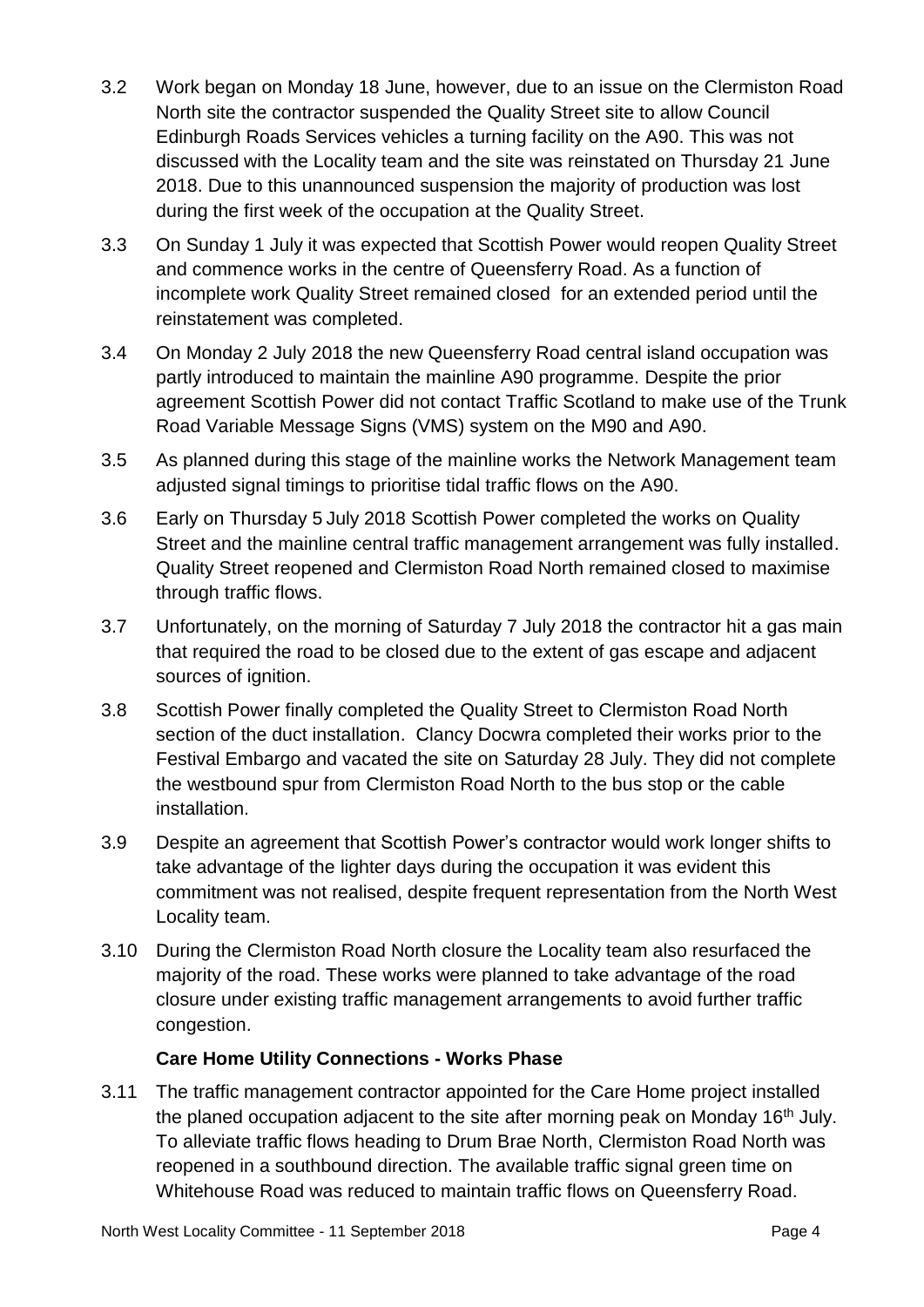- 3.12 The following service connections were made/attempted:
	- 3.12.1 Gas SGN completed the connection in advance of the programme.
	- 3.12.2 Water Scottish Water completed a site temporary connection.
	- 3.12.3 Electricity Scottish Power did not make the necessary connection as the appropriate cable location was identified at the Drum Brae North junction.
	- 3.12.4 Telecoms BT were due to construct a joint chamber near the Drum Brae North junction. This was not possible and the connection was required on Barntongate Avenue.

#### **Stakeholder Consultation**

- 3.13 In advance and during the recent work regular updates have been offered to local Councillors, Community Councils and key stakeholders.
- 3.14 Updates were offered to Elected Members from Wards 1,3,5 and 6 and adjacent Community Councils, including traffic management plans and projected programmes.

#### **Outstanding Works**

#### Scottish Power Transformer Cabling Project

- 3.15 Scottish Power propose to carry out the remaining cabling and duct laying in one simultaneous operation. During this stage of the completion works it will necessary to close Clermiston Road North to Northbound traffic. Appropriate detailed information to confirm the exact traffic management, programme and resource commitment is yet to be received.
- 3.16 Stage 1 Scottish Power propose to start at 19:00 on Friday 12 October 2018 and working right through to 06:00 Tuesday 23 October.
- 3.17 Stage 2 Cable pulling will take approximately six days (two days to excavate, two to pull, two to reinstate).
- 3.18 For both stages of work Scottish Power have agreed to work 12 hour shifts where noise regulations allow. The Utility has also agreed to improve public and stakeholder communications including an apology for the recent traffic congestion caused as a direct result of their works.

#### Care Home Utility Service Connections

- 3.19 To complete the service connections on Queensferry Road (Scottish Power, BT and Scottish Water), it will necessary to close Drum Brae North to Northbound traffic.
- 3.20 The first phase of the works is planned to commence at 19:00 hrs on Friday the 28 September through to 06:00 hrs on Monday 1 October 2018. During this phase it will be necessary to occupy two lanes on Queensferry Road, limiting traffic to one lane in each direction. This is required to allow Scottish Power to complete the necessary power connection. During this period the contractor has confirmed 24/7 resources.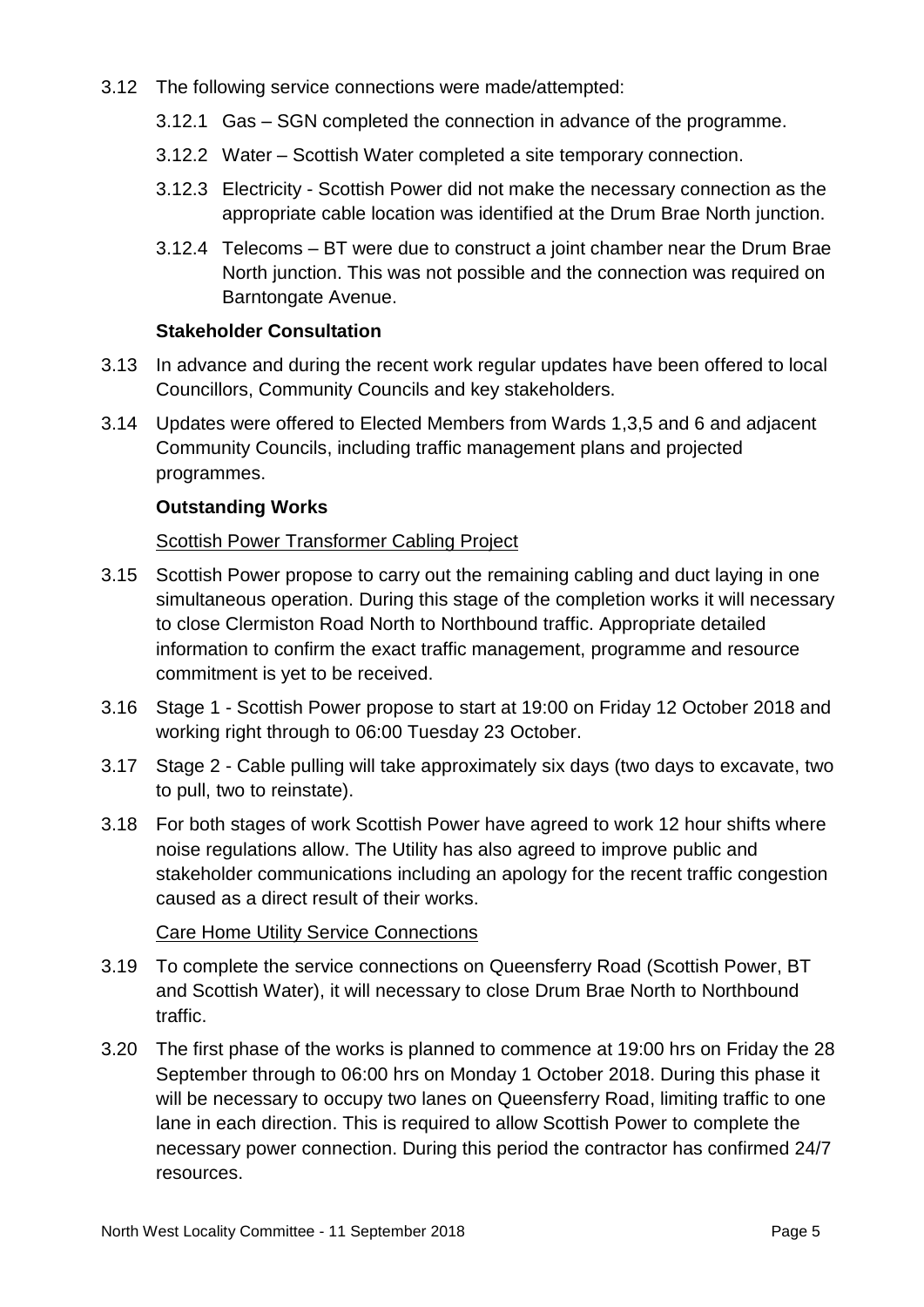- 3.21 The second phase of the works will commence on the morning of Monday 1 October 2018, during this period one lane will be available on Queensferry Road Westbound and two lanes will be provided on the Citybound lanes. Should the works run into technical difficulties a contingency plan to plate the excavation has been agreed.
- 3.22 A full submission of Traffic Management drawings, written assurances from Scottish Power and relevant sub-contractors working on behalf of the Applicant will be required before any approval is offered (final approvals meeting planned for Wednesday 12 September 2018).
- 3.23 Both projects were agreed in principle at the City-Wide Traffic Management Group meeting held on Tuesday 7 August 2018 subject to satisfactory submission of committed planning, programming and resource documents.
- 3.24 These complex roadworks have reinforced the need to improve utility co-ordination and management in the following areas:
	- 3.24.1 Advance planning and detailed programming
	- 3.24.2 Advanced signage and communications with road users
	- 3.24.3 Adequate local Transport resource to monitor and manage Utility operations
	- 3.24.4 Appropriate Utility resource deployment to ensure commitments made are delivered
- 3.25 These lessons have been taken on board for the remaining works scheduled for September and October.

### **4. Measures of success**

- 4.1 Improved commitment and planning from Utility companies and contractors working on the road network will reduce the impact on road users on strategic and local routes.
- 4.2 Increased supervision and management to ensure Utility companies and developers are appropriately monitored and work to agreed traffic management strategy, communicate with all stakeholders on progress or delays due to engineering difficulty encountered, and ensure works are resourced adequately to meet programme deadlines.

# **5. Financial impact**

5.1 There is no additional financial cost in the ongoing co-ordination, planning and programming of Utility and contractors works.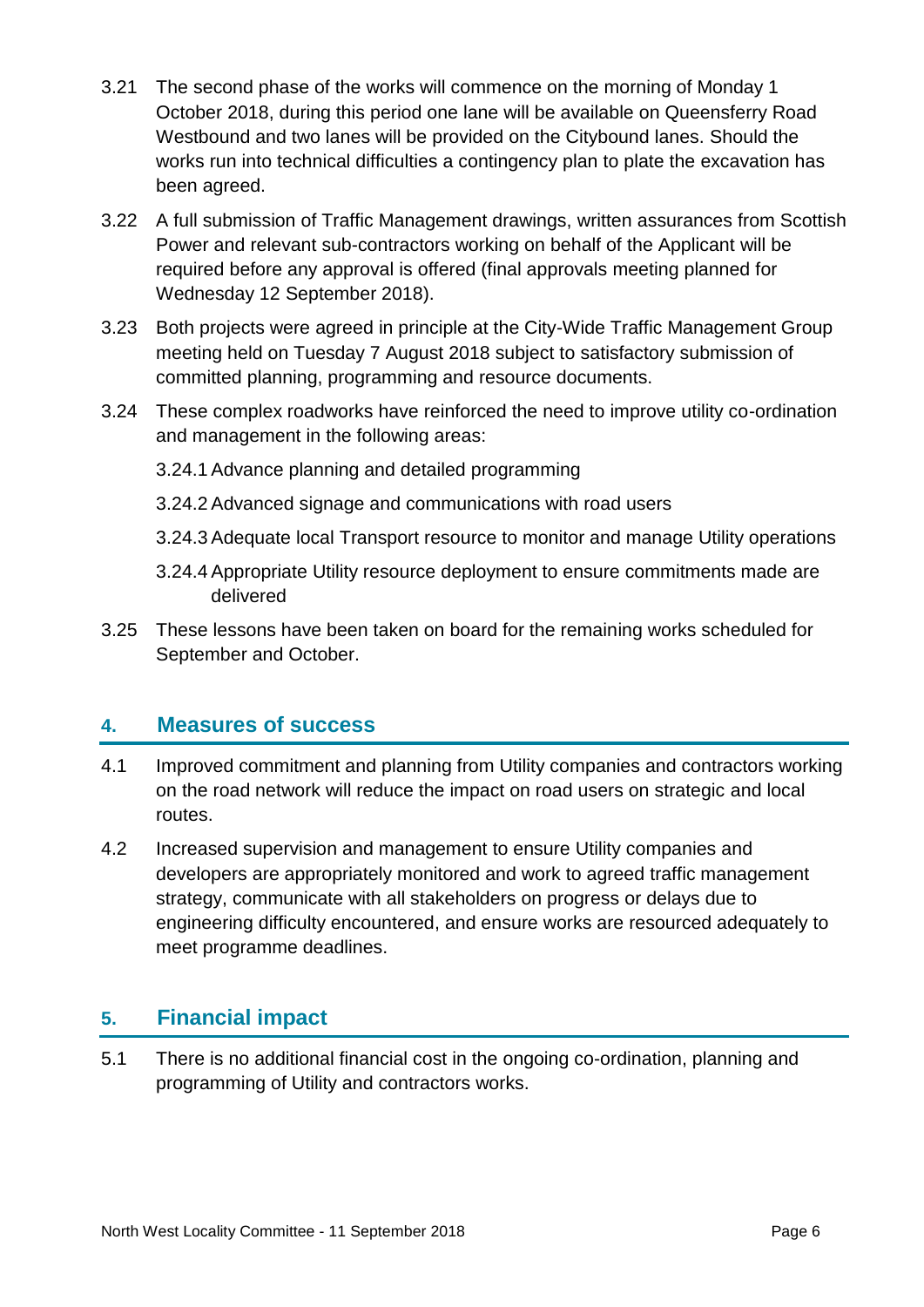# **6. Risk, policy, compliance and governance impact**

- 6.1 Utility infrastructure works on strategic routes will always have an impact on road users. The Authority is likely to experience significant reputational damage if works are seen to be delayed or appropriate resources are not visibly committed to site operations.
- 6.2 All Utility companies are duty bound to mitigate the impact of their works under the terms of the Transport Scotland Act 2010.

## **7. Equalities impact**

7.1 Consideration has been given to the relevance of the Equalities Act 2010 and there will be no negative impact on those covered by the Protected Characteristics.

# **8. Sustainability impact**

8.1 The successful management and delivery of roadworks on strategic routes in the City will have a positive impact on detrimental vehicle emissions, road safety, public transport journey times and active travel.

### **9. Consultation and engagement**

- 9.1 Utility companies and contractors are obliged to inform road users and stakeholders as appropriate.
- 9.2 In advance of these works member briefings were sent to local Elected Members, Community Councils and key stakeholders.
- 9.3 The City-Wide Traffic Management Group engages with many key transport related stakeholders and providers when making decisions on strategic routes. The purpose of this review group is to consider and scrutinise all appropriate planned roadworks on strategic routes.

# **10. Background reading/external references**

None.

#### **Paul Lawrence**

#### Executive Director of Place

Contact: Dave Sinclair, North West Locality Transport and Environment Manager

E-mail: [david.sinclair@edinburgh.gov.uk](mailto:david.sinclair@edinburgh.gov.uk) | Tel: 0131 529 7075